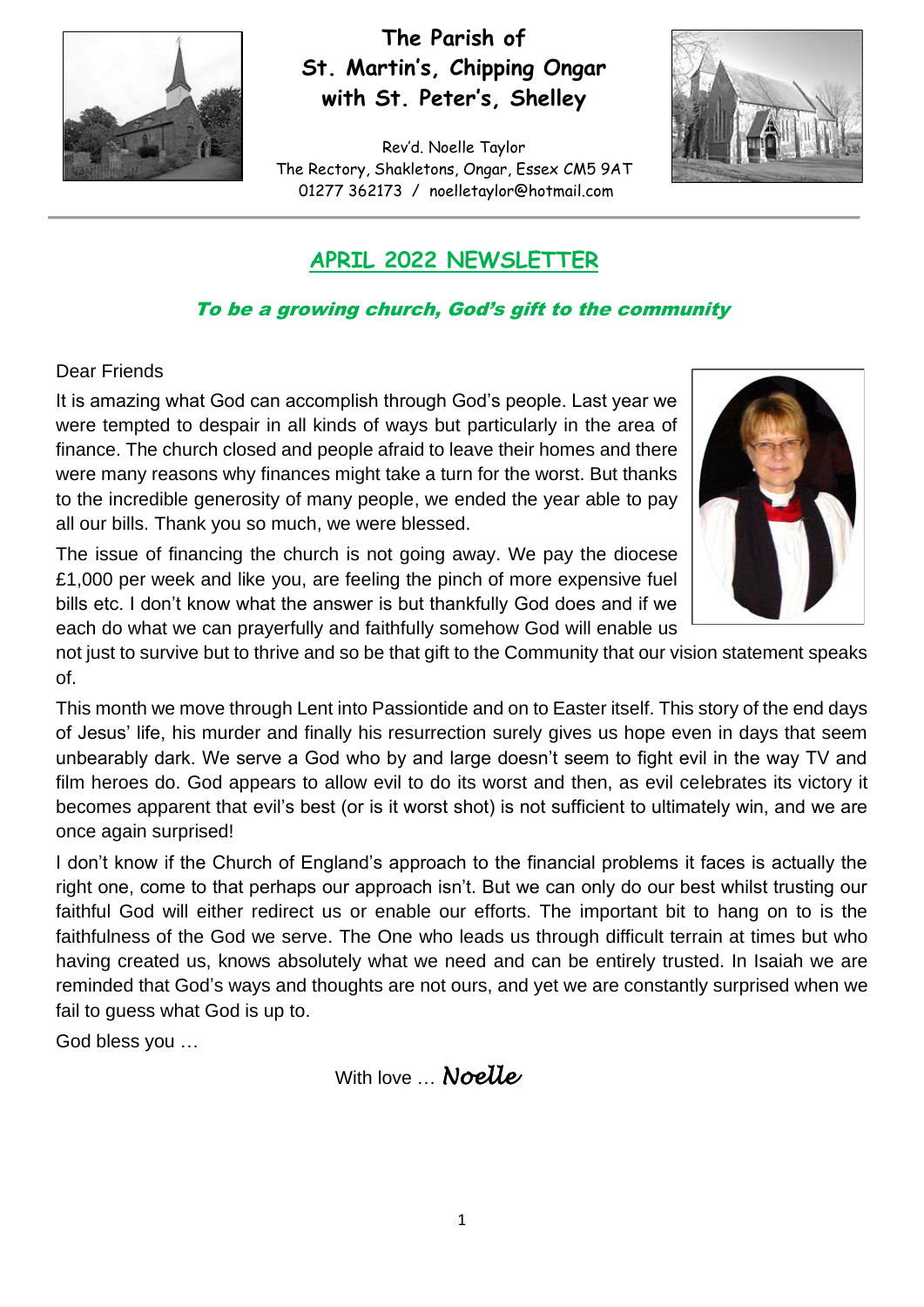

**HOME COMMUNION** … Is there anyone who, for one reason or another, cannot be in Church as they used to be? For those of you who would like it, we can offer home communions. If this is something you would like, please contact either myself, Sue on 01277 362723 or Shirley on 01277 364143, and we can arrange a convenient time to bring the sacrament to you.



Please do remember to visit our website [http://www.stmartinongar.org.uk](http://www.stmartinongar.org.uk/) where you can link to our Facebook page

## **STREETS TO BE PRAYER FOR:**

| $27th$ March - $2nd$ April                    | Acres Avenue & Hastingwood Court      |
|-----------------------------------------------|---------------------------------------|
| $3^{rd}$ - 9 <sup>th</sup> April              | Aukingford Gardens & Aukingford Green |
| $10^{th}$ - $16^{th}$ April                   | Bansons Way & Frank Bretton House     |
| $17th$ - 23 <sup>rd</sup> April               | Bansons Lane and Bansons Court        |
| $24$ <sup>th</sup> - $30$ <sup>th</sup> April | Bansons Yard and Bansons Mews         |

### **FROM THE REGISTERS:**

*Baptisms: Confirmations: Weddings / Renewal of Weddings Vows: Funerals:* 14th March – Amy Day – St. Peter's 23rd March – Marja-Leena Walker – St. Martin's *Internment of Ashes / Memorial Services / Cremations:*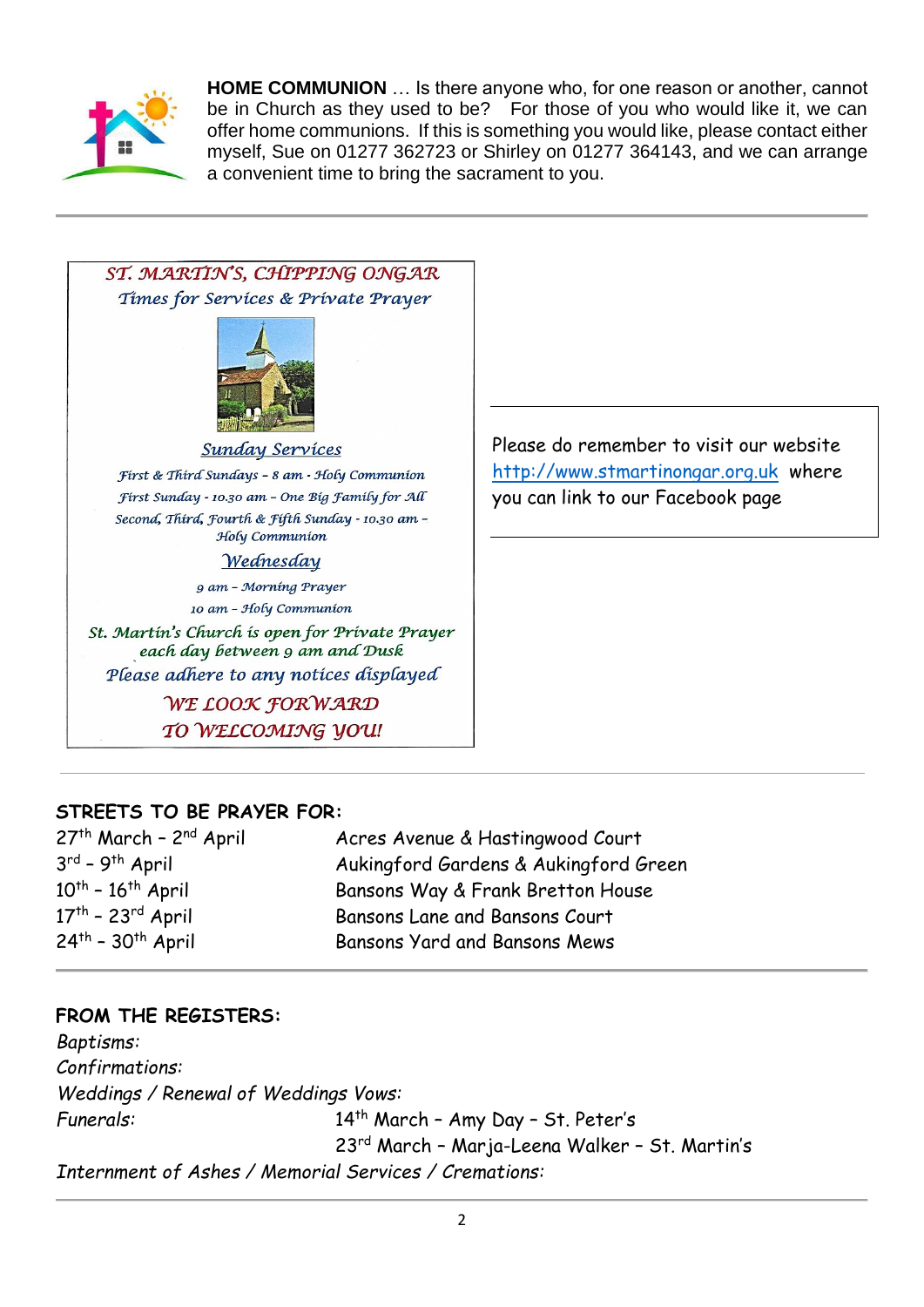# *Morning Prayer each Wednesday at 9 am in St. Martin's Church*



## **Shirley writes ...**



I'm continuing to lead a BCP Morning Prayer service via Zoom at 10.30 am on Sunday mornings for those of us unable to attend St. Martin's at present and new folk are always welcome. Just send an email to me at [shirleydudeney@btinternet.com](mailto:shirleydudeney@btinternet.com) for the appropriate link.

The zoom link is <https://zoom.us/j/95073446203>Meeting ID: 950 7344 6203

## **Knitting for Charity**

A big 'Thank You' to all who have knitted blankets for Project Linus.

I recently handed over thirty blankets to the local organiser, who in response to a request, has taken to the Special Care Baby Unit and Children's Ward at Whipps Cross Hospital where they will be a tangible sign of your love for families whose children have to be in hospital.





As I've used up all the suitable wool I had for blankets,

I've started using the oddments I have left to knit hats for *The Mission to Seafarers* – see [The Mission to Seafarers | Working In Over 200 Ports Worldwide](https://www.missiontoseafarers.org/) for details of the work which their Chaplain undertake.

Finally, if anyone has spare double knitting wool, I could make use of it. Oddments will be gratefully received and turned into either hats for seafarers or blankets for children undergoing trauma.

## **PARISH VISION**

**To be a growing Church, God's gift to the community.**

## **OUR MISSION STATEMENT**

**In the light of God's call and our situation here, our mission is:**

**to be a more evident presence in our community, witnessing to God's love for all; to be God's hands and feet within the Church and beyond through worship and prayer; listening and serving; acceptance and welcome;**

**to be a people who are growing towards a closer relationship with God, creation and each other.**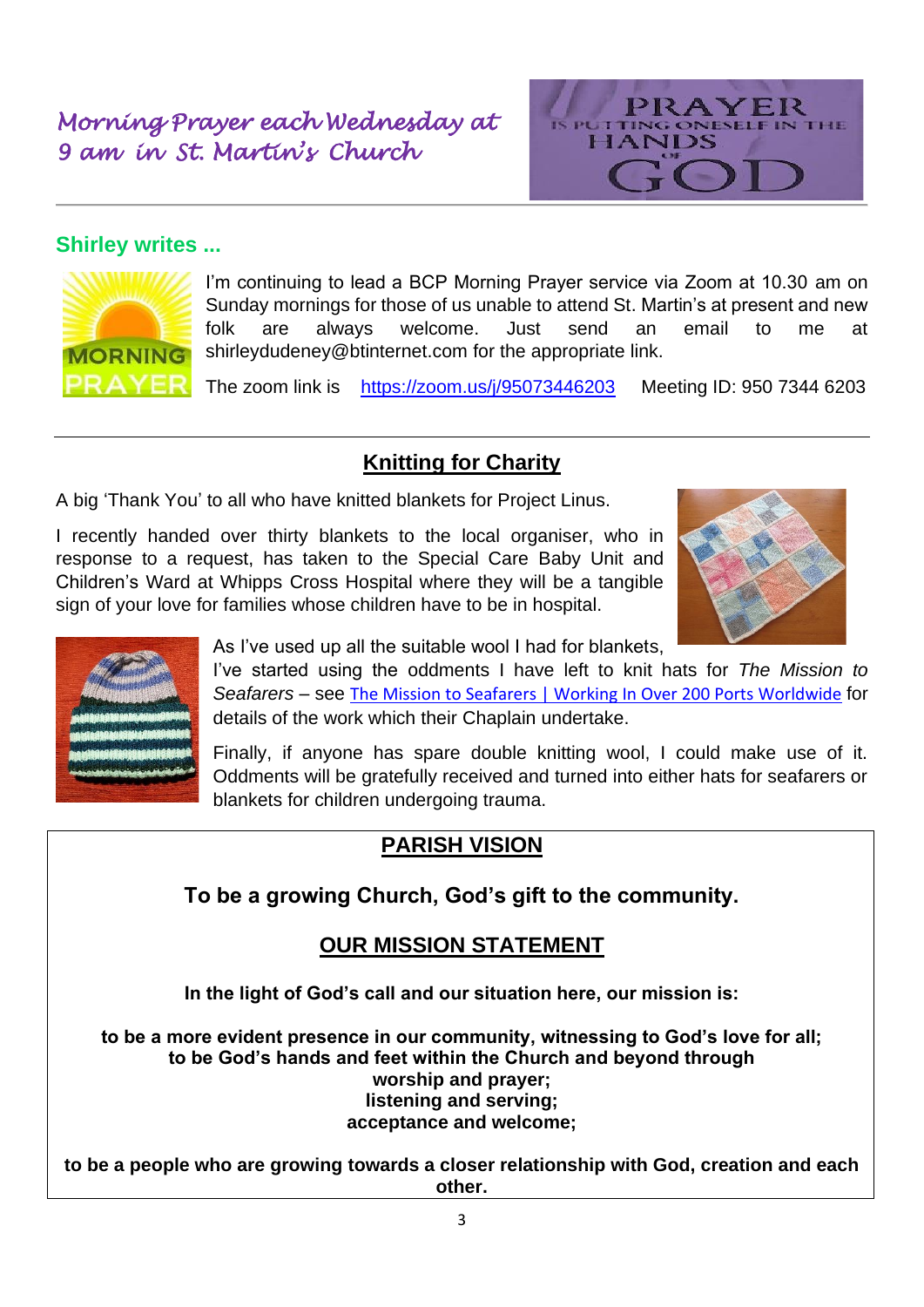# **Thank you!**



Thank you to all of you at the One Big Family Service on 6<sup>th</sup> March who agreed to be included in the group photograph. This will be used in the document advertising for our next Parish Priest and shows a fair representation of our church community. We couldn't have done this without you!

#### **Peter Dudeney**

## **Ongar & Shelley Ladies' Thursday Group Speaker Report**

### The Wildlife of the Domestic Cat

Linda welcomed our members and introduced Keith Snow.

Keith commenced his slideshow and talk with some main characteristics about the domestic cat. If a cat has stripes that go around, it can look larger to any predator and if their whiskers can get through a gap, then the cat can follow. Cats have large eyes which makes their vision very good. They also have retractable claws, an extremely good sense of smell and hearing, and they can see clearly in total darkness, although their colour vision is not so good. A domesticated cat will look you in the eyes, but a feral cat won't. In Roman times, cats were not kept as pets, but to keep down the rat population, especially where crops were being stored. It is estimated there are around 8 million cats in the UK. They can be very inquisitive and an outdoor cat can catch birds, rats and mice, and sometimes rabbits; some of which they bring indoors as a prize for their owners! A deterrent can be to have your cat fitted with a collar and bell. A male cat has a larger roaming territory than a female, and this has been proved by using tracking collars.

Keith showed us many slides of different breeds of cat, some very fluffy, some almost hairless and of course the Manx cat from the Isle of Man which has a very short tail.

Linda thanked Keith for a very interesting talk.

Our next meeting will be on Thursday  $7<sup>th</sup>$  April at the Church Rooms. Doors open at 7.30 pm for an 8 pm start. New members welcome.

Jan Turnbull – March 2022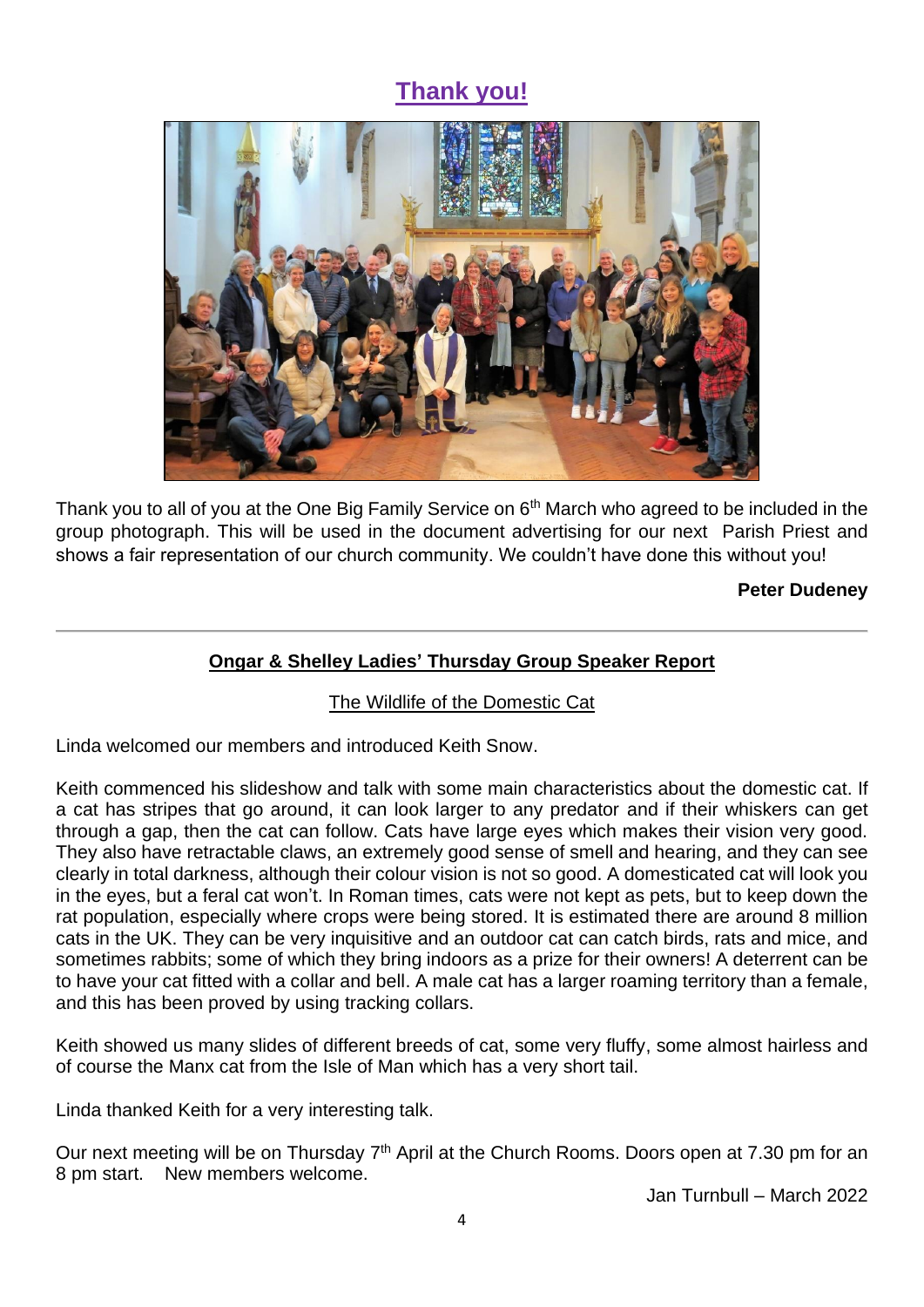

#### **All Services are in St. Martin's unless otherwise stated**

| Sun 3         | 8.00 am                  | Communion                                                                                |
|---------------|--------------------------|------------------------------------------------------------------------------------------|
|               | 10.30 am                 | <b>Communion and Healing Service</b>                                                     |
|               | 10.30 am                 | Book of Common Prayer Morning Service on Zoom*                                           |
| Mon 4         | 11.00 am                 | Listening to God in Lent on Zoom*                                                        |
|               | 7.15 pm                  | Fellowship Group meet at The Rectory                                                     |
| Tue 5         | 6.45 pm                  | Singing in St. Martin's for 1 hour                                                       |
| Wed 6         | 9.00 am                  | <b>Morning Prayer</b>                                                                    |
|               | 10.00 am                 | Communion                                                                                |
| <b>Sun 10</b> | <b>PALM SUNDAY</b>       |                                                                                          |
|               | 10.30 am                 | Process from Library to St. Martin's for Communion with                                  |
|               |                          | <b>Hymns</b>                                                                             |
|               | 10.30 am                 | Book of Common Prayer Morning Service on Zoom*                                           |
| Tue 12        | 2.30 pm                  | Communion Service at Weighbridge Court                                                   |
|               | 6.45 pm                  | Singing in St. Martin's for 1 hour                                                       |
| Wed 13        | 9.00 am                  | <b>Morning Prayer</b>                                                                    |
|               | $10.00$ am               | <b>Holy Communion</b>                                                                    |
| Thu 14        | <b>MAUNDY THURSDAY</b>   |                                                                                          |
|               | 8.00 pm                  | Washing of hands and Communion followed by Watch                                         |
| <b>Fri 15</b> | <b>GOOD FRIDAY</b>       |                                                                                          |
|               |                          | 2.00 pm Last Hour Liturgy                                                                |
| <b>Sun 17</b> | <b>EASTER DAY</b>        |                                                                                          |
|               | 8.45 am                  | Communion at St. Peter's, Shelley                                                        |
|               | 10.30 am                 | Communion                                                                                |
|               | 10.30 am                 | Book of Common Prayer Morning Service on Zoom*                                           |
| Wed 20        | $9.00$ am                | <b>Morning Prayer</b>                                                                    |
|               | 10.00 am                 | Communion                                                                                |
| <b>Sun 24</b> | <b>NOELLE'S LAST DAY</b> |                                                                                          |
|               | 10.30 am                 | Communion                                                                                |
|               | 10.30 am                 | Book of Common Prayer Morning Service on Zoom*                                           |
|               | 12 noon                  | Annual Parochial Church Meeting followed by<br>Bring and Share lunch in the Church Rooms |
| Wed 27        | $9.00$ am                | <b>Morning Prayer</b>                                                                    |
|               | 10.00 am                 | Communion                                                                                |
|               |                          |                                                                                          |

*\*If you haven't attended a Zoom service/event before and would like to attend please contact Shirley Dudeney – [shirleydudeney@btinternet.com](mailto:shirleydudeney@btinternet.com) for the necessary link*

**Please advise Peter Dudeney on 364143 or [peterdudeney@btinternet.com](mailto:peter@dudeneyp.freeserve.co.uk) of details of any events / meetings taking place or cancellations / amendments. If you don't tell him, nothing happens**